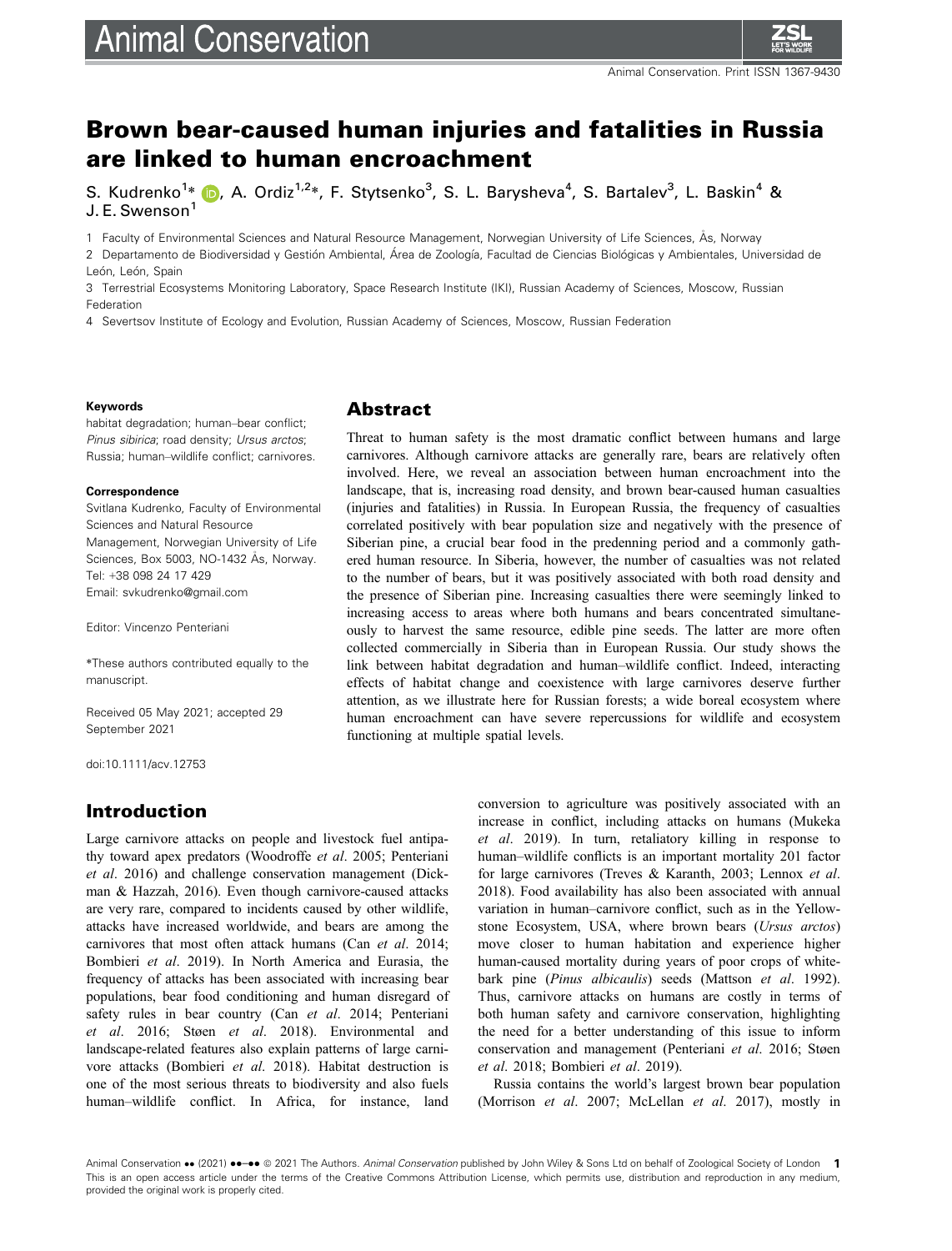Asian Russia (Siberia and the Far East) (Komissarov & Gubar, 2013). However, brown bears have not been studied to the same extent in Russia as elsewhere (Ritchie et al. 2012; Ripple *et al.* 2014). As of 2019, just  $4.3\%$  of the published papers on brown bears worldwide  $(n = 4820,$  based on a search in ISI, the Web of Science, on 26 September 2019) originated from Russia, even though it holds  $~50\%$  of the world's population (Kudrenko et al. 2020). Nevertheless, Russia has one of the highest recorded number of brown bear attacks on humans worldwide and recent studies have highlighted the need of further research to understand explanatory factors and inform management (Bombieri et al. 2019; Kudrenko et al. 2020).

Forest loss and degradation, due to fire and timber harvesting, has occurred in Russia at large scales for a long time (Hansen et al. 2013), especially in European Russia, but permanent anthropogenic alteration of the forest in the vast Asian Russia is a relatively new phenomenon. For instance, the density of paved roads there has rocketed since 1991 (Federal State Statistics Service (FSSS), 2019) (Fig. 1), favoring human access, disturbance and forest fragmentation, with potential alteration of ecosystem services (Haddad et al. 2015).

In this scenario and to better understand the causes of temporal and spatial patterns of bear-caused human casualties in Russia, we hypothesized that casualties would be related to both bear factors and to human encroachment of bear habitat (Table 1). In particular, we pose that (1) casualties are positively related to brown bear population size (Penteriani et al. 2016; Bombieri et al. 2019); (2) increasing road density leads to more casualties (Penteriani et al. 2018); (3) casualties occur more frequently within the range of the edible seed-producing Siberian pine (Pinus sibirica) (Mattson et al. 1992), because within Siberian pine range, seeds of this species provide a crucial autumn food resource for brown bears and other taiga species (Vaisfeld & Chestin, 1993) and are harvested also by humans, causing spatial overlap for a critical, shared resource (Danilov et al. 2016); and (4) trends in bear incidents are influenced by changes in road density, forest cover and degraded forest area, which includes forest loss to diseases, droughts, pests, logging and fires (many of the latter being started by people) (Agency and of Geodetics and Cartography (Roscartography), 2007a; Unified Interdepartmental Information and Statistical System (EMISS), 2018a). In our study, we investigated whether there may be a link between habitat degradation and human– wildlife conflict at a large spatial and temporal scale, that is, across Russia and over two decades. Beyond our specific hypotheses and target species, disentangling links between human disturbance and wildlife is crucial to inform both conservation of multiple species and management of human activities affecting them directly and indirectly (e.g. via habitat degradation).

#### Materials and methods

We modeled the association between the annual number of bear-caused casualties (injuries plus fatalities) and paved road density, human population, area of degraded forest, as well as the regional presence/absence of Siberian pine separately for European Russia, Siberia and the Far East. We did not include conflicts without injury, as many/most of them go underreported. Data about casualties included a long-term dataset compiled by Russian scientists, scientific publications on human–bear conflicts in Russia and Russian media reports accessed over the Internet. We used the methods of Smith & Herrero (2018) and accepted all collected reports as true, if they included a minimum amount of information,



Figure 1 Changes in paved road density (km/1000 km<sup>2</sup>) in Russian administrative units between 2001–2009 (a) and 2010-2016 (b).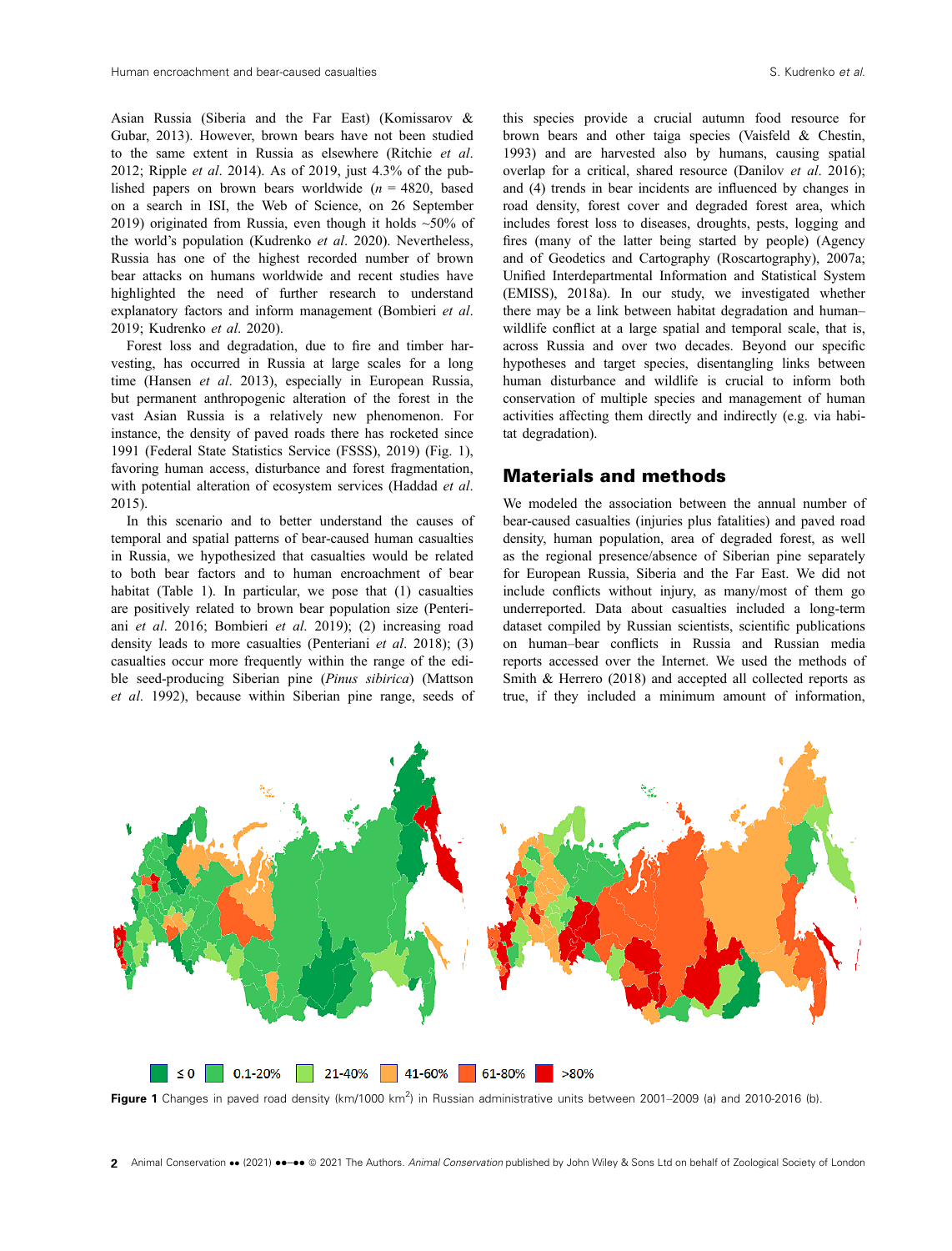|      | <b>Table 1</b> Description of variables in candidate models of bear incident occurrence in European Russia, Siberia, and the Far East during 2001- |  |  |  |  |  |  |  |
|------|----------------------------------------------------------------------------------------------------------------------------------------------------|--|--|--|--|--|--|--|
| 2018 |                                                                                                                                                    |  |  |  |  |  |  |  |

| Variable             | Category      | Description                                                                                                                                                                                                                                     |
|----------------------|---------------|-------------------------------------------------------------------------------------------------------------------------------------------------------------------------------------------------------------------------------------------------|
| Bear population      | Bear          | Estimated annual brown bear population calculated for each<br>geographic region (European Russia, Siberia and the Far East)<br>based on population numbers in each administrative unit (oblast,<br>krai, okrug) within these geographic regions |
| Human population     | Human         | Annual human population calculated for each geographic region<br>(European Russia, Siberia and the Far East)                                                                                                                                    |
| Siberian pine        | Environmental | The presence/absence of Siberian pine stands based on the<br>incident coordinates                                                                                                                                                               |
| Forest area degraded | Environmental | Forest area degraded because of fires or other factors (such as<br>diseases, pests, logging) per year calculated for each geographic<br>region based on the data for each administrative unit within<br>these geographic regions                |
| Forest cover         | Environmental | Percentage of land covered by forests within each geographic<br>area                                                                                                                                                                            |
| Paved road density   | Environmental | Average paved road density (km/1000 km <sup>2</sup> ) within each<br>geographic region per annum based on the annual paved road<br>densities for each administrative unit within the geographic<br>regions                                      |

because we were not able to interview involved people or police reports, as in some studies at smaller spatial scales (Smith & Herrero, 2018; Støen et al. 2018).

We conducted the analysis at the regional scale. First, we collected the data for each administrative unit (oblast, krai, republic) and then categorized them into three regions (European Russia, Siberia and the Far East) based on climatic, ecological features and human footprint. For each region, we used the annual road density, bear population, area of degraded forest, human population, etc. Annual data on forest areas burned and degraded due to other causes (fires, forest diseases, droughts, pests and logging) were obtained for every administrative unit since 2000 using MODIS satellite active fire and land cover data at 230-m resolution (Bartalev et al. 2013, 2015, 2016). Then we calculated the cumulative degraded area within each region annually. We omitted percentage of forest area from the final models, because of their insignificant annual variation throughout our study period and because the dataset included ground-based and not satellite-based data (Unified Interdepartmental Information and Statistical System (EMISS), 2018b, 2018c). We assigned each attack to whether it occurred within or outside the Siberian pine range.

Annual brown bear population estimates were obtained for administrative units for the periods 2001–2007 (Gubar, 2007), 2008–2013 (Komissarov & Gubar, 2013) and 2014– 2018 (Matveev, 2018; Table S4 in Kudrenko 2018). Bearmonitoring methods in these studies included annual surveys on established plots and oat fields, and written surveys completed by hunters. This was the official data from the state authority responsible for wildlife monitoring ('Centrokhotkontrol') and other sources that referred to local authorities responsible for the management of hunting species. We could not check the reliability of these estimates. Nevertheless, they are the only available data at the scale of

administrative units, and they are likely representative of bear population trends, which were more relevant for our analyses than specific estimates in a given year. We then calculated the approximate annual bear population (by adding annual bear populations in administrative units for each region), human population and road density (density of paved roads in  $km/1000 km<sup>2</sup>$ ) for the regions. Human population and road density (density of paved roads in km/  $1000 \text{ km}^2$  within an administrative unit) for the regions were obtained using the same approach. Datasets on unpaved roads for Russia are not comprehensive and complete for the entire study period (Unified Interdepartmental Information and Statistical System (EMISS), 2020). Moreover, the presence and changes in unpaved road network might not always be included in official maps/datasets. Paved roads, however, were constructed by the state and changes in their density were available (Federal State Statistics Service (FSSS), 2019) (Fig. 1). Human population remained stable during most of the study period (Federal State Statistic Service (FSSS), 2020); we included it to check its effect on the incident occurrence.

#### Statistical analyses

We used generalized linear models to test whether changes in human population size, bear population size, paved road density, annual forest area degraded (a proxy of fires, forest diseases, pests and logging) and the presence/absence of Siberian pine were related to the annual number of bearcaused casualties (i.e. injuries plus fatalities) in Russia, 2001–2018. The response variable was the annual number of casualties per region (European Russia, Siberia, the Far East). Paved road density and estimated brown bear population showed continuous increases and were correlated in all three regions:  $r = 0.97$  (European Russia),  $r = 0.95$  (Siberia),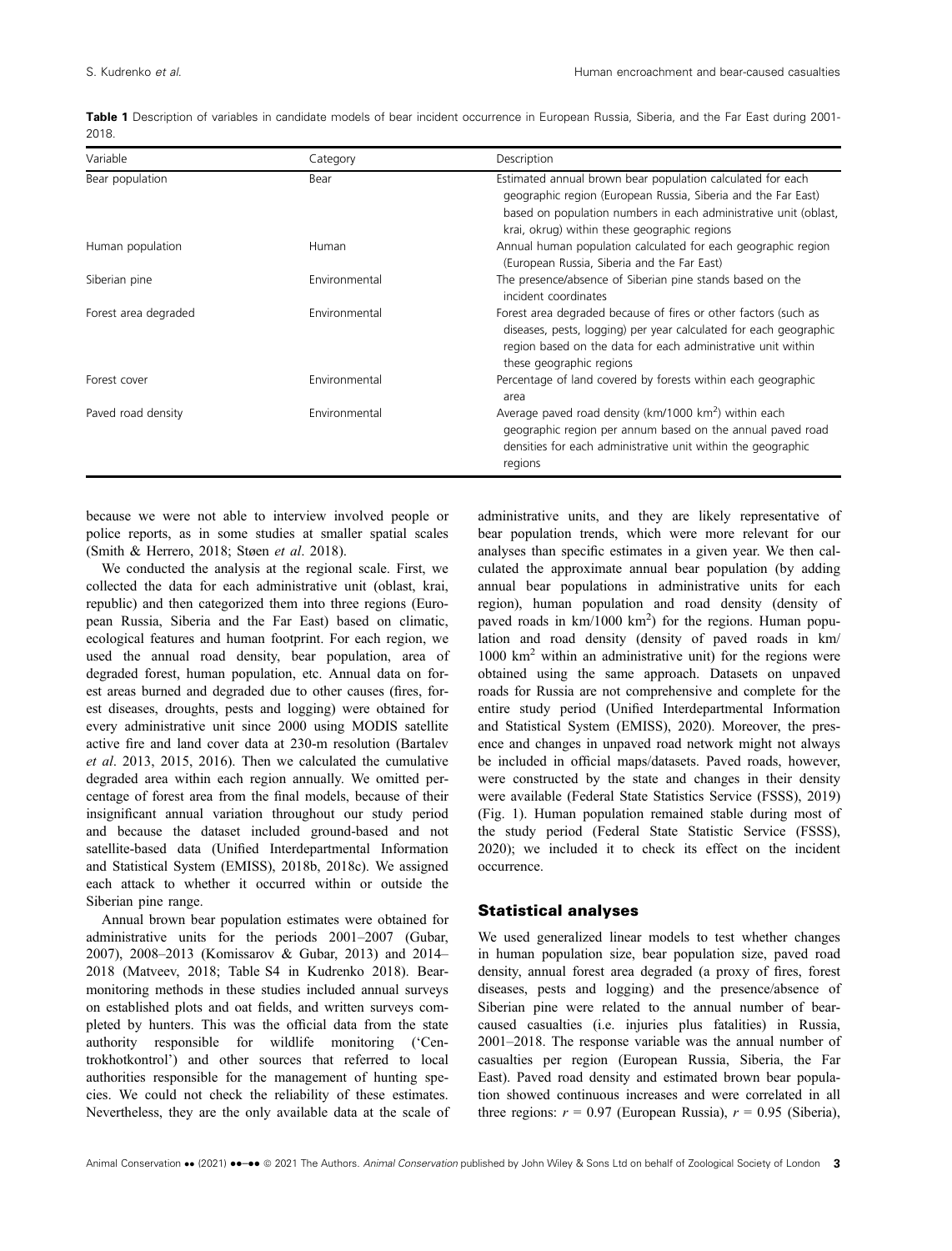$r = 0.7$  (Far East) and inclusion of both variables caused multicollinearity in models for European Russia  $(VIF_{bears} = 17.32, VIF_{roads} = 17.94)$  and Siberia (VIF<sub>bears</sub> = 10.18, VIF<sub>roads</sub> = 10.003). Therefore, we included candidate models with both variables and separate sets of models with either bear population or road density (Table 2). We scaled the variables by dividing each numerical variable by one standard deviation (Zuur et al. 2007).

We selected the most parsimonious model, based on the corrected Akaike's information criteria (AICc), assuming that models with ΔAICc <2 were equivalent (Burnham & Anderson, 2002), and interpreted the importance of parameters retained in final models using 95% confidence intervals (Zuur et al. 2009); that is, we examined whether 95% confidence intervals overlapped 0 to determine if variables retained in top models were significant and to interpret the direction of their effects on the response variables (annual number of incidents). If it overlapped 0, the direction of a given effect on the response variable was considered unclear. We tested the models for overdispersion and corrected the best models with dispersion parameters >1 using a quasi-Poisson link function (Zuur et al. 2009) (Table 2, Table S2). The final interpretation of model outcomes was based on the Poisson versions (Table S1). Statistical analyses and data visualization were conducted using RStudio version 3.6.1 (R Core Team, 2019), QGIS (QGIS Development Team, 2019) and the open-source web tool (Datawrapper, 2018).

#### Results

In 2001–2018, brown bears injured at least 178 and killed 132 people in Russia, with most (82%) of the casualties occurring in Asian Russia ( $n = 264$ ,  $\chi^2 = 34.98$ ,  $P < 0.001$ ), that is, in Siberia and Far East, compared to European Russia (Fig. 2). Most victims were gathering wild resources (22%) and hiking (17%), although bears also injured/killed people in human settlements (16%), or while working outdoors (13%), fishing (10%) and hunting (10%). Affected hunters were unequally distributed between the regions, with 69% of the cases in Siberia ( $n = 32$ ,  $\chi^2 = 18.25$ ,  $P < 0.001$ ). Bear hunters were rarely injured/killed  $(n = 2$  in European Russia and  $n = 5$  in Asian Russia), yet this might be due to underreported cases related to this particular activity. Casualties were positively associated with the size of the brown bear population and negatively with Siberian pine presence in European Russia, where human population density is very low within the very limited range of Siberian pine and commercial seed gathering is less (Fig. 3, Table 2 and Table S1).

However, in Siberia, casualties were not related to bear numbers, but were positively associated both with road density and the presence of Siberian pine. In Siberia, every additional kilometer/1000  $km^2$  of road density led to an increase in the casualty occurrence of 0.69 annually (95% CI 0.45, 0.94). During 2010–2018, road density in Siberia and the Far East increased unevenly in the administrative units from less than 1 km to up to 17 km per year. In Siberia, the chance of a casualty was predicted to rise by 1.9 times (95% CI 1.36, 2.53) with the presence of Siberian pine, whereas in European Russia it was predicted to decrease by  $-1.61$ (95% CI  $-2.59$ ,  $-0.8$ ). During 2010–2018, the bear population estimates in European Russia varied from 48 190 to 72 165 bears. With a bear population increase of 1000 individuals/year, the risk of a casualty was predicted to rise by 0.9 times (95% CI 0.45, 1.62). Our results were less clear in the Far East, where the annual number of attacks seemed to be related to area of degraded forest (forest burned and lost due to diseases, pests and logging) and changes in the human population size, but the 95% confidence intervals around the estimates of those variables included 0, giving no clear indication of the direction of the effect of those variables on the response (Table 2 and Table S1).

#### **Discussion**

At least 310 people were injured (57%) or killed (43%) by bears in 2001–2018 in Russia, with most casualties occurring in Asian Russia (~80%) and affecting people engaged in a variety of outdoor activities (80%). Both bear numbers and human encroachment were involved in the occurrence of casualties, but the importance of these factors varied across Russia. Bear numbers, which have significantly increased in European Russia (Komissarov & Gubar, 2013), were positively related to casualty occurrence in that part of the country. In Siberia, we found a correlation between the presence of Siberian pine, increasing road density and occurrence of casualties, even if Siberia has one the lowest road densities at a global scale (Ibisch et al. 2016; Wang et al. 2018).

The negative effects of road construction on habitats and wildlife conservation is a major issue globally (Ibisch et al. 2016; Whittington et al. 2019), and Russia is no exception. Increasing road density allows increased human access to remote areas and causes forest fragmentation, a critical driver of human–wildlife conflicts. For instance, attacks on humans by tigers (Panthera tigris) and Asian elephants (Elephas maximus) were strongly associated with forest fragmentation in Nepal (Acharya et al. 2017). Roads alter brown bear dial activity patterns (Ordiz et al. 2014; Whittington et al. 2019), spatial habitat use (Bischof et al. 2017) and cause attractive sinks, where bears not only find preferred foods but also suffer high mortality (Penteriani et al. 2018; Lamb et al. 2020).

The expanding network of paved roads in Russia (Fig. 1), especially during the last decade, has provided greater public access to remote areas within the Siberian pine range (Fig. 3). This increased access may have increased encounters between people and bears seeking the same resources, for example, edible seeds and berries. Seeds provide nutritious food for bears before denning (Vaisfeld & Chestin, 1993) and substantial seasonal income for locals who gather pine seeds commercially for sale and export (Danilov et al. 2016), resulting in more bear-inflicted injuries and deaths in Siberia. The Siberian pine range also overlaps with highly productive areas for wild berry species (Agency and of Geodetics and Cartography (Roscartography), 2007b), another essential fall food for bears that is also harvested by people (Danilov et al. 2016). This might further explain the high frequency of bear attacks on people gathering wild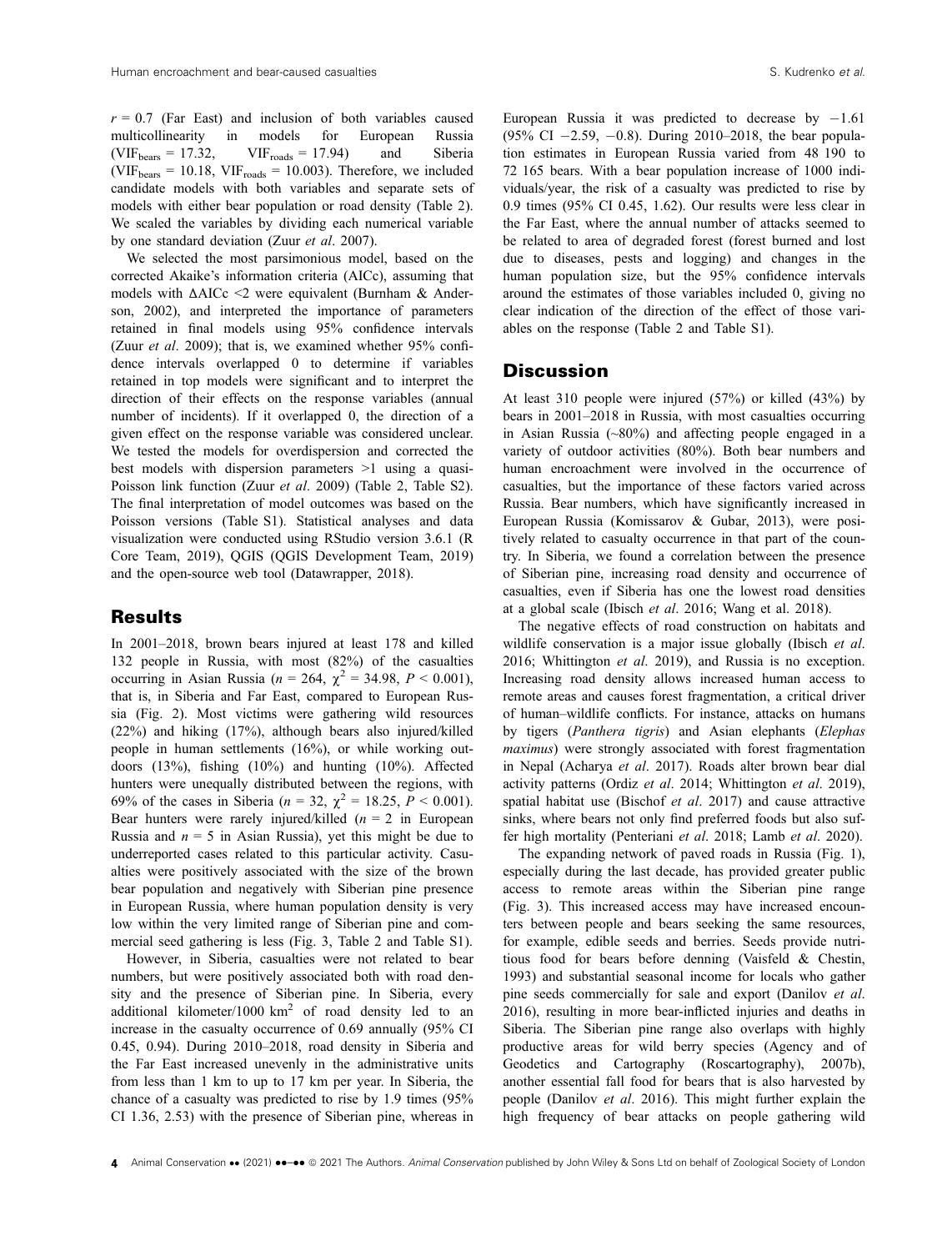Table 2 Results from generalized linear models (GLM) using Poisson link function explaining the annual number of people injured/killed by brown bears in European Russia, Siberia, and Far East 2001-2018.  $\beta$  = parameter estimates, LL=lower limit of the 95% confidence interval, UL=upper limit of the 95% confidence interval,  $\varphi$ = dispersion parameter. The parameters within each model whose 95% confidence interval did not include 0, i.e., the positive or negative direction of effect of those parameters on the response was clear, are highlighted in bold letters.

| Model structure                                                                       | β                |                   | LL           | UL | AICc  | Delta | Weighted AICc | $\varphi$ |
|---------------------------------------------------------------------------------------|------------------|-------------------|--------------|----|-------|-------|---------------|-----------|
| European Russia                                                                       |                  |                   |              |    |       |       |               |           |
| Incidents $\sim$ forest degraded + Siberian pine + bear population + human population |                  |                   |              |    | 84.3  | 0.00  | 0.67          | 1.39      |
| (Intercept)                                                                           | $-0.07$          | $-1.44$           | 0.6          |    |       |       |               |           |
| Parameter: forest degraded                                                            | $-0.23$          | $-0.93$           | 0.18         |    |       |       |               |           |
| Parameter: Siberian pine                                                              | $-1.61$          | $-2.59$           | $-0.8$       |    |       |       |               |           |
| Parameter: bear population                                                            | 0.9              | 0.45              | 1.62         |    |       |       |               |           |
| Parameter: human population                                                           | $-1.3$           | $-4.52$           | 0.04         |    |       |       |               |           |
| Incidents $\sim$ forest degraded + Siberian pine + road density + human population    | 87.2             | 2.90              | 0.158        |    |       |       |               |           |
| (Intercept)                                                                           | $-0.08$          | $-1.2$            | 0.65         |    |       |       |               |           |
| Parameter: forest degraded                                                            | $-0.23$          | $-0.97$           | 0.21         |    |       |       |               |           |
| Parameter: Siberian pine                                                              | $-1.6$           | $-2.59$           | $-0.8$       |    |       |       |               |           |
| Parameter: road density                                                               | 0.78             | 0.37              | 1.43         |    |       |       |               |           |
| Parameter: human population                                                           | $-1.01$          | $-4.08$           | 0.04         |    |       |       |               |           |
| Incidents $\sim$ Siberian pine + bear population + human population                   |                  |                   |              |    | 88.6  | 4.27  | 0.079         |           |
| (Intercept)                                                                           | 0.04             | $-1.23$           | 0.64         |    |       |       |               |           |
| Parameter: Siberian pine                                                              | $-1.64$          | $-2.54$           | $-0.89$      |    |       |       |               |           |
| Parameter: bear population                                                            | 0.96             | 0.54              | 1.66         |    |       |       |               |           |
| Parameter: human population                                                           | $-1.08$          | $-4.02$           | 0.08         |    |       |       |               |           |
| Incidents $\sim$ Siberian pine + bear population                                      |                  |                   |              |    | 89.1  | 4.75  | 0.062         |           |
| (Intercept)                                                                           | 0.35             | $-0.11$           | 0.75         |    |       |       |               |           |
| Parameter: Siberian pine                                                              | $-1.64$          | $-2.53$           | $-0.89$      |    |       |       |               |           |
| Parameter: bear population                                                            | 0.84             | 0.51              | 1.2          |    |       |       |               |           |
| Incidents $\sim$ Siberian pine + road density + human population                      |                  |                   |              |    | 91.9  | 7.59  | 0.015         |           |
| (Intercept)                                                                           | 0.19             | $-0.87$           | 0.69         |    |       |       |               |           |
| Parameter: Siberian pine                                                              | $-1.64$          | $-2.54$           | $-0.89$      |    |       |       |               |           |
| Parameter: road density                                                               | 0.85             | 0.47              | 1.44         |    |       |       |               |           |
| Parameter: human population                                                           | $-0.82$          | $-3.31$           | 0.09         |    |       |       |               |           |
| Incidents $\sim$ Siberian pine + road density                                         |                  |                   |              |    | 92.2  | 7.84  | 0.013         |           |
| (Intercept)                                                                           | 0.39             | $-0.06$           | 0.78         |    |       |       |               |           |
| Parameter: Siberian pine                                                              | $-1.64$          | $-2.54$           | $-0.89$      |    |       |       |               |           |
| Parameter: road density                                                               | 0.79             | 0.46              | 1.15         |    |       |       |               |           |
| Incidents $\sim$ bear population                                                      |                  |                   |              |    | 108.1 | 23.87 | 0.00          |           |
| (Intercept)                                                                           | $-0.16$          | $-0.61$           | 0.21         |    |       |       |               |           |
| Parameter: bear population                                                            | 0.84             | 0.51              | 1.2          |    |       |       |               |           |
| Incidents $\sim$ road density                                                         |                  |                   |              |    | 111.2 | 26.87 | 0.00          |           |
| (Intercept)                                                                           | $-0.12$          | $-0.55$           | 0.24         |    |       |       |               |           |
| Parameter: road density                                                               | 0.79             | 0.46              | 1.15         |    |       |       |               |           |
| Incidents $\sim$ Siberian pine                                                        |                  |                   |              |    | 113.6 | 29.26 | 0.00          |           |
| (Intercept)                                                                           | 0.69             | 0.35              | 1.00         |    |       |       |               |           |
| Parameter: Siberian pine                                                              | $-1.64$          | $-2.54$           | $-0.89$      |    |       |       |               |           |
| Null model                                                                            |                  |                   |              |    | 132.8 | 48.42 | 0.00          |           |
| Siberia                                                                               |                  |                   |              |    |       |       |               |           |
| Incidents $\sim$ forest degraded + Siberian pine + road density + human population    |                  |                   |              |    | 119.7 | 0.00  | 0.796         | 1.32      |
| (Intercept)                                                                           | $-0.43$          | $-1.05$           | 0.08         |    |       |       |               |           |
| Parameter: forest degraded                                                            | 0.01             | $-0.23$           | 0.22         |    |       |       |               |           |
| Parameter: Siberian pine                                                              | 1.9              | 1.36              | 2.53         |    |       |       |               |           |
| Parameter: road density                                                               | 0.69             | 0.45              | 0.94         |    |       |       |               |           |
| Parameter: human population                                                           | $-0.61$          | $-1.26$           | $-0.48$      |    |       |       |               |           |
| Incidents $\sim$ forest degraded + Siberian pine + bear population + human population |                  |                   |              |    | 122.6 | 2.90  | 0.187         |           |
|                                                                                       |                  |                   |              |    |       |       |               |           |
| (Intercept)<br>Parameter: forest degraded                                             | $-0.46$<br>0.034 | $-1.08$<br>$-0.2$ | 0.06<br>0.25 |    |       |       |               |           |
|                                                                                       |                  |                   |              |    |       |       |               |           |
| Parameter: Siberian pine<br>Parameter: bear population                                | 1.9              | 1.36              | 2.53         |    |       |       |               |           |
|                                                                                       | 0.68             | 0.44              | 0.93         |    |       |       |               |           |
| Parameter: human population                                                           | $-0.41$          | $-1.05$           | 0.16         |    |       |       |               |           |

Animal Conservation •• (2021) ••-•• © 2021 The Authors. Animal Conservation published by John Wiley & Sons Ltd on behalf of Zoological Society of London 5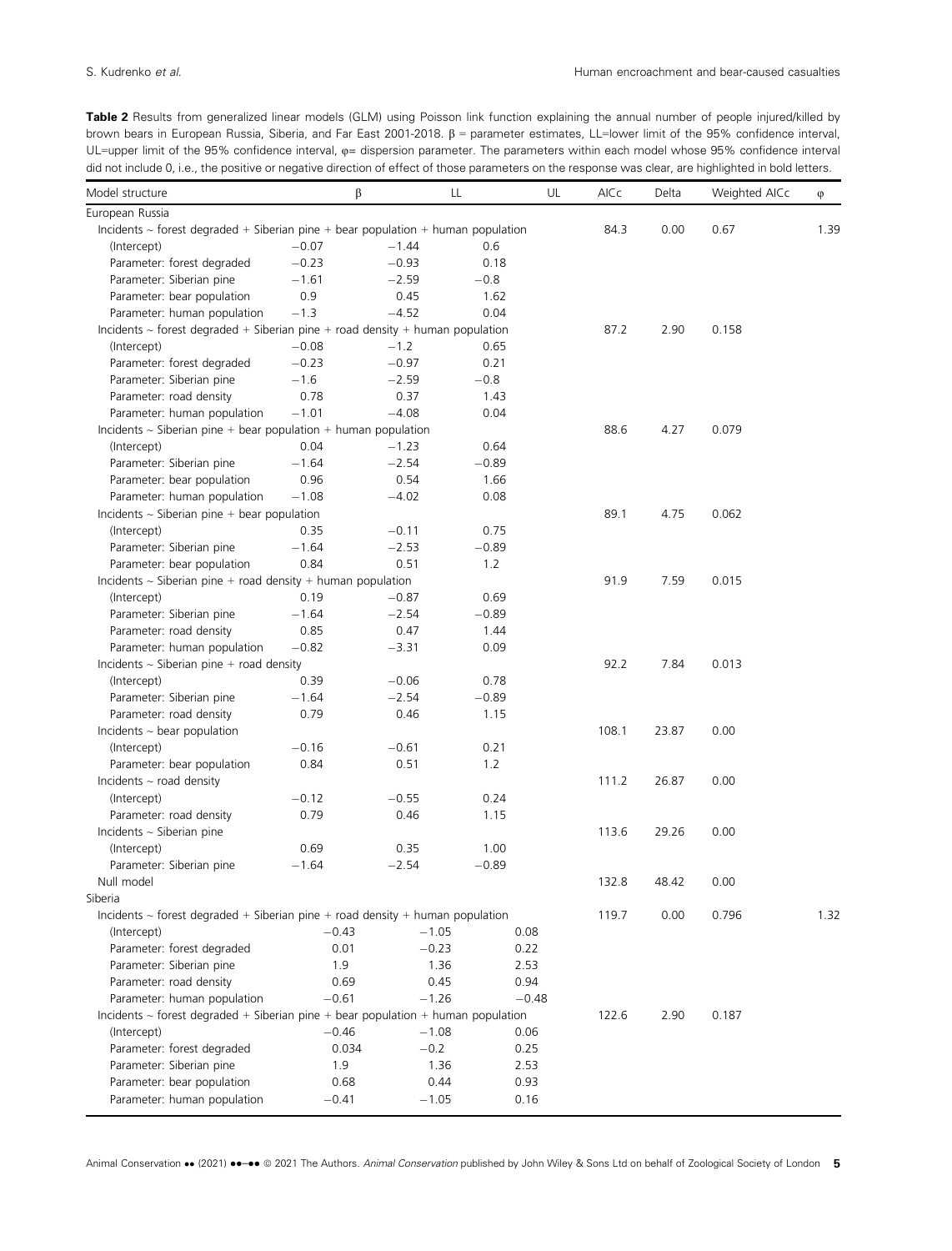| Model structure                                                                      | β       |         | LL      |         | UL   | AICc  | Delta | Weighted AICc | φ    |
|--------------------------------------------------------------------------------------|---------|---------|---------|---------|------|-------|-------|---------------|------|
| Incidents $\sim$ bear population + Siberian pine                                     |         |         |         |         |      | 128.8 | 9.04  | 0.009         |      |
| (Intercept)                                                                          | $-0.49$ |         | $-1.08$ |         | 0.02 |       |       |               |      |
| Parameter: bear population                                                           | 1.86    |         | 1.33    |         | 2.47 |       |       |               |      |
| Parameter: Siberian pine                                                             | 0.71    |         | 0.49    |         | 0.94 |       |       |               |      |
| Incidents $\sim$ Siberian pine + bear population + human population                  |         |         |         |         |      | 129.7 | 10.00 | 0.005         |      |
| (Intercept)                                                                          | $-0.48$ |         | $-1.07$ |         | 0.02 |       |       |               |      |
| Parameter: Siberian pine                                                             | 1.86    |         | 1.33    |         | 2.47 |       |       |               |      |
| Parameter: bear population                                                           | 0.75    |         | 0.52    |         | 0.98 |       |       |               |      |
| Parameter: human population                                                          | 0.14    |         | $-0.07$ |         | 0.4  |       |       |               |      |
| Incidents $\sim$ Siberian pine + road density                                        |         |         |         |         |      | 132.2 | 12.42 | 0.002         |      |
| (Intercept)                                                                          | $-0.46$ |         | $-1.05$ |         | 0.04 |       |       |               |      |
| Parameter: Siberian pine                                                             | 1.86    |         | 1.33    |         | 2.47 |       |       |               |      |
| Parameter: road density                                                              | 0.66    |         | 0.45    |         | 0.89 |       |       |               |      |
| Incidents $\sim$ Siberian pine + road density + human population                     |         |         |         |         |      | 132.2 | 12.50 | 0.002         |      |
| (Intercept)                                                                          | $-0.47$ |         | $-1.06$ |         | 0.03 |       |       |               |      |
| Parameter: Siberian pine                                                             | 1.86    |         | 1.33    |         | 2.47 |       |       |               |      |
| Parameter: road density                                                              | 0.74    |         | 0.51    |         | 0.98 |       |       |               |      |
| Parameter: human population                                                          | 0.17    |         | $-0.04$ |         | 0.4  |       |       |               |      |
| Incidents $\sim$ Siberian pine                                                       |         |         |         |         |      | 170.7 | 50.95 | 0.00          |      |
| (Intercept)                                                                          | $-0.25$ |         | $-0.83$ |         | 0.23 |       |       |               |      |
| Parameter: Siberian pine                                                             | 1.86    |         | 1.33    |         | 2.47 |       |       |               |      |
| Incidents $\sim$ bear population                                                     |         |         |         |         |      | 188.4 | 68.65 | 0.00          |      |
| (Intercept)                                                                          | 0.83    |         | 0.57    |         | 1.05 |       |       |               |      |
| Parameter: bear population                                                           | 0.71    |         | 0.49    |         | 0.94 |       |       |               |      |
| Incidents $\sim$ road density                                                        |         |         |         |         |      | 191.8 | 72.03 | 0.00          |      |
| (Intercept)                                                                          | 0.85    |         | 0.6     |         | 1.07 |       |       |               |      |
| Parameter: road density                                                              | 0.66    |         | 0.45    |         | 0.89 |       |       |               |      |
| Far East                                                                             |         |         |         |         |      |       |       |               |      |
| Incidents $\sim$ forest degraded + human population                                  |         |         |         |         |      | 235.3 | 0.00  | 0.416         | 4.93 |
| (Intercept)                                                                          | 0.73    | 0.41    |         | 1.01    |      |       |       |               |      |
| Parameter: forest degraded                                                           | $-0.32$ | $-0.56$ |         | $-0.1$  |      |       |       |               |      |
| Parameter: human population                                                          | $-1.14$ | $-1.75$ |         | $-0.59$ |      |       |       |               |      |
| Incidents $\sim$ forest degraded + road density + human population                   |         |         |         |         |      | 235.5 | 0.21  | 0.374         |      |
| (Intercept)                                                                          | 0.88    | 0.52    |         | 1.2     |      |       |       |               |      |
| Parameter: forest degraded                                                           | $-0.27$ | $-0.52$ |         | $-0.04$ |      |       |       |               |      |
| Parameter: road density                                                              | 0.26    | $-0.07$ |         | 0.61    |      |       |       |               |      |
| Parameter: human population                                                          | $-0.53$ | $-1.51$ |         | 0.38    |      |       |       |               |      |
| Incidents $\sim$ forest degraded + bear population + road density + human population |         |         |         |         |      | 236.7 | 1.37  | 0.210         |      |
| (Intercept)                                                                          | 0.77    | 0.37    | 1.13    |         |      |       |       |               |      |
| Parameter: forest degraded                                                           | $-0.28$ | $-0.54$ | $-0.05$ |         |      |       |       |               |      |
| Parameter: bear population                                                           | $-0.21$ | 0.54    | 0.12    |         |      |       |       |               |      |
| Parameter: road density                                                              | 0.27    | $-0.06$ | 0.6     |         |      |       |       |               |      |
| Parameter: human population                                                          | $-0.92$ | $-2.01$ | 0.17    |         |      |       |       |               |      |
| Incidents $\sim$ forest degraded                                                     |         |         |         |         |      | 250.6 | 15.35 | 0.00          |      |
| (Intercept)                                                                          | 1.07    | 0.86    | 1.27    |         |      |       |       |               |      |
| Parameter: forest degraded                                                           | $-0.32$ | $-0.56$ | $-0.10$ |         |      |       |       |               |      |
| Incidents $\sim$ road density                                                        |         |         |         |         |      | 254.7 | 19.40 | 0.00          |      |
| (Intercept)                                                                          | 1.05    | 0.54    | 1.47    |         |      |       |       |               |      |
| Parameter: road density                                                              | 0.46    | 0.05    | 0.9     |         |      |       |       |               |      |
| Incidents $\sim$ bear population                                                     |         |         |         |         |      | 269.5 | 34.17 | 0.00          |      |
| (Intercept)                                                                          | 1.11    | 0.59    | 1.54    |         |      |       |       |               |      |
| Parameter: bear population                                                           | 0.3     | $-0.16$ | 0.79    |         |      |       |       |               |      |
| Null model                                                                           |         |         |         |         |      | 276.8 | 41.54 | 0.00          |      |
| Incidents $\sim$ human population                                                    |         |         |         |         |      | 279.0 | 43.74 | 0.00          |      |
| (Intercept)                                                                          | 1.15    | 0.96    | 1.33    |         |      |       |       |               |      |
| Parameter: human population                                                          | $-0.02$ | $-0.23$ | 0.15    |         |      |       |       |               |      |

6 Animal Conservation •• (2021) ••-•• © 2021 The Authors. Animal Conservation published by John Wiley & Sons Ltd on behalf of Zoological Society of London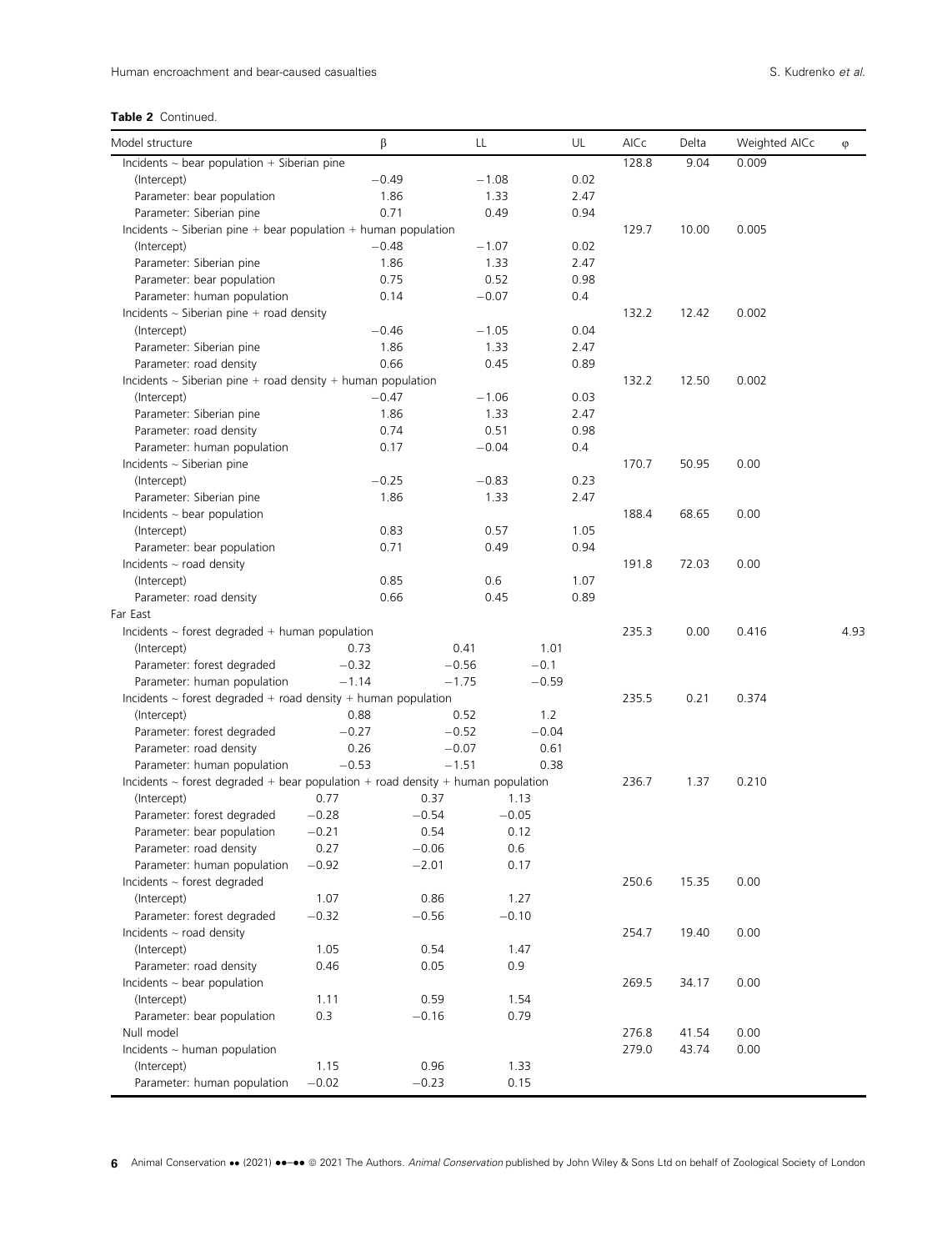

Figure 2 Spatial distribution of brown bear attacks on people during 2001–2018 in Russia, divided into three main geographical regions -European Russia [4 350 626 km<sup>2</sup>; brown bear population ~ 72 165 (2018)], Siberia [9 917 620 km<sup>2</sup>; brown bear population ~ 91 700 (2018)], and the Far East [3 112 700 km<sup>2</sup>; brown bear population  $\sim 63$  000 (2018)].



Figure 3 Spatial distribution of brown bear attacks during 2001-2018 within (yellow-green color) and outside the Siberian pine (Pinus sibirica) range in Russia (Malyshev et al. 2008).

resources in 2001–2018, whereas in earlier decades, hunting and professional outdoor activities had been the most common activities related to casualties (Kudrenko et al. 2020). The apparent link between the number and location of casualties and road density highlights the importance for wildlife managers to reduce human access into areas with resources

for both bears and humans, when possible, by closing or removing appropriate unpaved roads. Managers should also consider promoting the use of bear deterrent spray, which has proved to be effective in North America (Smith et al. 2008), and to initiate public education campaigns on carnivore behavior. For instance, guidelines for human behavior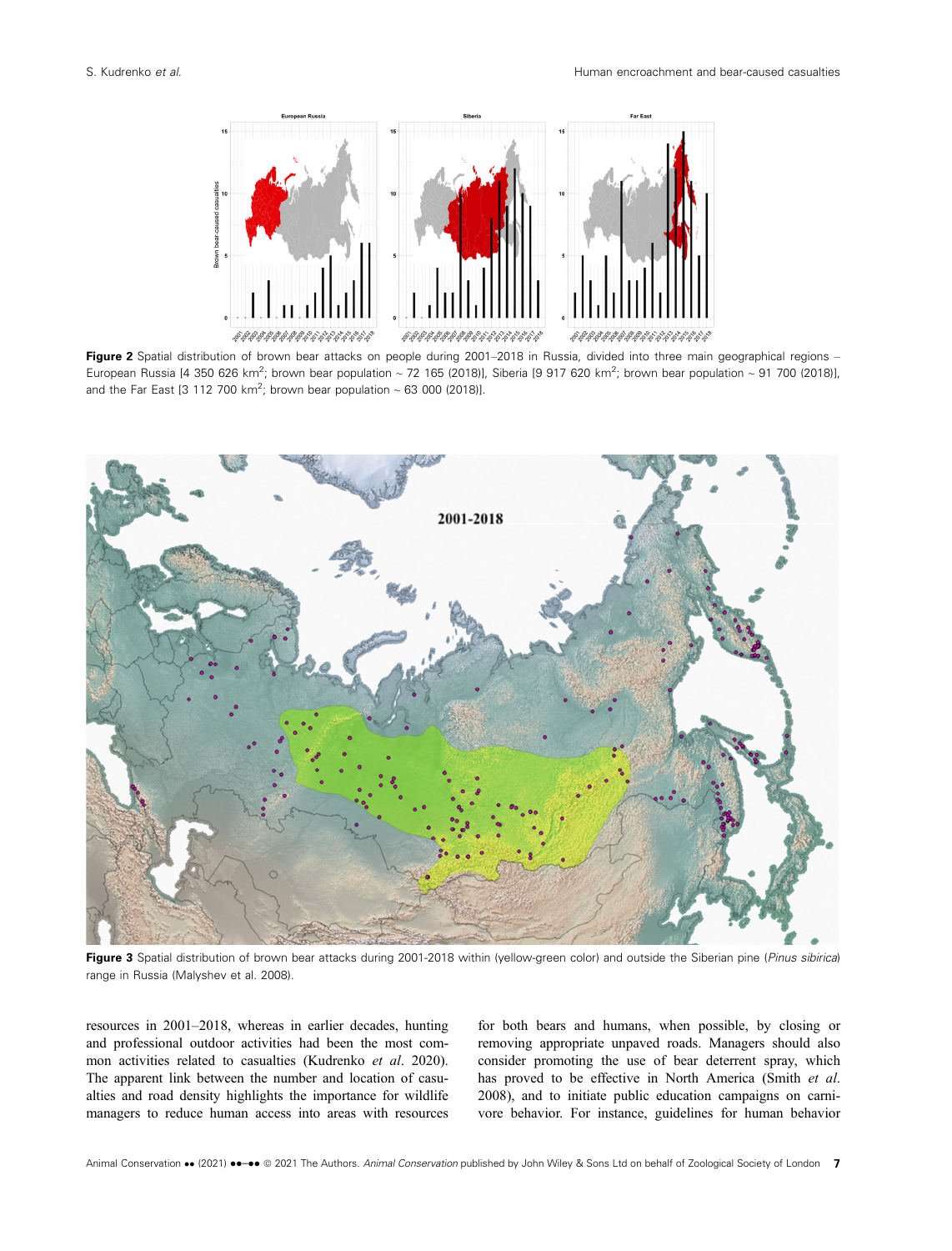in bear country should recommend not entering the forest alone (Penteriani et al. 2016), avoiding dense vegetation (Ordiz et al. 2013) and keeping dogs on a leash (Penteriani et al. 2016; Støen et al. 2018). These preventive actions should increase the safety of humans exploiting Siberian pine seeds and conducting other outdoor activities, thus favoring carnivore conservation.

Bears inhabiting human-dominated landscapes display multiple behavioral responses and adaptations (Morales-González et al. 2020). For instance, a variety of human activities trigger bears (and many other species) to be more nocturnal in areas with higher human encroachment than in remoter areas (Gaynor et al. 2018). Bears likely have learned to coexist better with people in highly humanized regions (Komissarov & Gubar, 2013; Zarzo-Arias et al. 2018), compared to areas with low human density, as Asian Russia. This may be a reason for the higher number of casualties in Asian Russia; at the worldwide scale, bear attacks are more frequent in areas where human density is lower and bear density higher (Bombieri et al. 2019), a pattern supported by our study, where many more attacks occurred in Asian Russia than in European Russia.

As pointed out earlier (Kudrenko et al. 2020), the limitations of our research relate to the huge study area and necessarily coarse-scale environment-, bear- and human-related variables. Nevertheless, our results demonstrated the link between human- and bear-related variables and the frequency of bear attacks thus reinforcing the findings of previous studies at local (Smith & Herrero, 2018; Støen et al. 2018) and worldwide (Bombieri et al. 2019) scales. Furthermore, our study also revealed a pervasive association between habitat degradation (with increasing road density as its proxy) and injurious encounters between large carnivores and people, reinforcing recent results for other species elsewhere (Acharya et al. 2017). Human transformations of landscapes, in conjunction with climate change, also a threat for bears (Can et al. 2014; Penteriani et al. 2019), precipitated the decline of brown bear populations in the past (Albrecht et al. 2017). Yet, the ultimate cause of carnivore decline, bears included, is human persecution (Morrison et al. 2007; Wolf & Ripple, 2017), which could be continuing to fuel the most dramatic form of human–wildlife conflict nowadays. During our study period (2001–2018), at least 81 bears involved in casualties were killed and 3 wounded (43% of 196 casualties with reported outcome for bears). We did not access data to test any specific hypothesis related to the trends in salmon (Oncorhynchus spp.) numbers in the Russian Far East. Yet, we suggest that investigating the changes in salmon numbers or annual catches of salmonids would contribute to better understanding of the role of salmonids in bear seasonal diet in the coastal Far East, as has been conducted in Japan (Shirane *et al.* 2021), and how varying salmon abundance may potentially result in more frequent conflicts with people.

In European Russia and elsewhere in Western Europe, anthropogenic deforestation and intensive hunting caused megafaunal extinctions and forest habitat loss already by the 19th century (Kaplan et al. 2009; Albrecht et al. 2017).

Asian Russia, however, still contains complex large carnivore assemblages, but they are threatened by habitat degradation, for example, by poorly regulated, intensive timber extraction (Food & Agriculture Organization (FAO), 2019), and road construction (FSSS 2019). Therefore, it is crucial to mitigate the ecological influence of roads and other sources of human encroachment that, beyond causing habitat loss and fragmentation, fuel encounters with wildlife and thus potential conflict. This concern applies for the conservation of multiple species and their habitats, but may be especially urgent where extensive human development has not yet occurred.

#### Acknowledgments

SLB and LB were financially supported by Russian Scientific Foundation, project 19-18-00562. FS and SB were financially supported by Russian Scientific Foundation, project 19-77-30015.

#### Conflict of interest

The authors declare no competing interests.

#### Data availability statement

Our dataset contains sensitive information about bear attacks on people ('human subject data') and should not be made public easily.

#### References

- Acharya, K.P., Paudel, P.K., Jnawali, S.R., Neupane, P.R. & Koehl, M. (2017). Can forest fragmentation and configuration work as indicators of human–wildlife conflict? Evidences from human death and injury by wildlife attacks in Nepal. Ecol. Ind. 80, 74–83.
- Albrecht, J., Bartoń, K.A., Selva, N., Sommer, R.S., Swenson, J.E. & Bischof, R. (2017). Humans and climate change drove the Holocene decline of the brown bear. Sci. Rep. 7, 1–11.
- Bartalev, S.A., Egorov, V.A., Efremov, VYu, Flitman, E.V., Loupian, E.A. & Stytsenko, F.V. (2013). Assessment of burned forest areas over the Russian Federation from MODIS and Landsat-TM/ETM+ Imagery. In Global Forest Monitoring from Earth Observation. 259–286. Achard, F. & Hansen, M.C. (Eds). Boca Raton, FL: Taylor & Francis Group, CRC Press.
- Bartalev, S., Egorov, V., Zharko, V., Loupian, E., Plotnikov, D., Khvostokov, S. & Shabanov, N. (2016). Land cover mapping over Russia using Earth observation data. Russian Academy of Sciences' Space Research Institute. [in Russian].
- Bartalev, S.A., Stytsenko, F.V., Egorov, V.A., Lupyan, E.A. (2015). Satellite-based assessment of Russian forests duet to fire mortality. Lesovedenie 2, 83–94 [in Russian].
- Bischof, R., Steyaert, S.M. & Kindberg, J. (2017). Caught in the mesh: roads and their network-scale impediment to animal movement. Ecography (40), 1369–1380.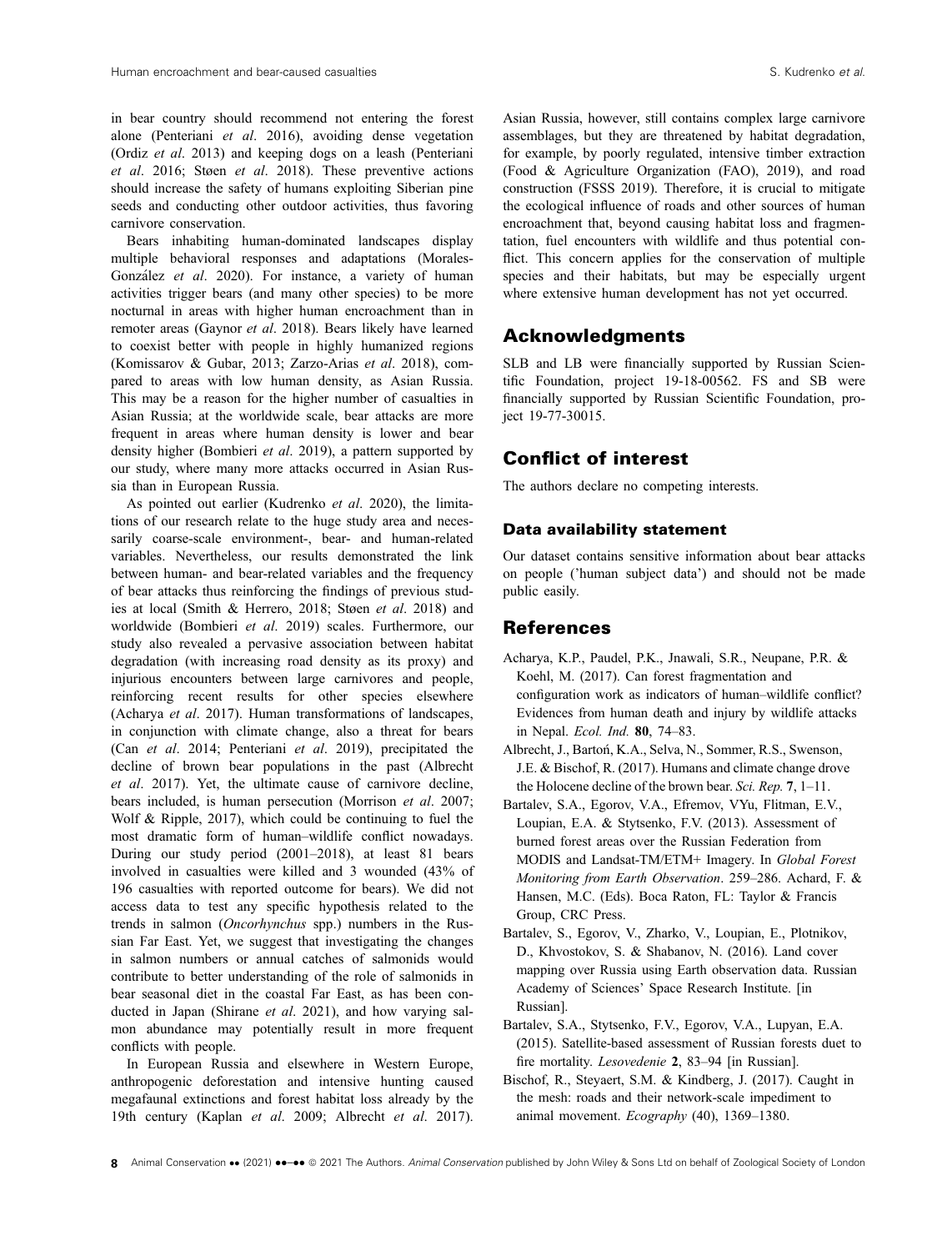- Bombieri, G., del Mar Delgado, M., Russo, L.F., Garrote, P.J., López-Bao, J.V., Fedriani, J.M. & Penteriani, V. (2018). Patterns of wild carnivore attacks on humans in urban areas. Sci. Rep. 8, 1–9.
- Bombieri, G., Naves, J., Penteriani, V., Selva, N., Fernández-Gil, A., Lopez-Bao, J.V., Ambarli, H., Bautista, C., Bespalova, T., Bobrov, V., Bolshakov, V., Bondarchuk, S., Camarra, J.J., Chiriac, S., Ciucci, P., Dutsov, A., Dykyy, I., Fedriani, J.M., García-Rodríguez, A., Garrote, P.J., Gashev, S., Groff, C., Gutleb, B., Haring, M., Härkönen, S., Huber, D., Kaboli, M., Kalinkin, Y., Karamanlidis, A.A., Karpin, V., Kastrikin, V., Khlyap, L., Khoetsky, P., Kojola, I., Kozlow, Y., Korolev, A., Korytin, N., Kozsheechkin, V., Krofel, M., Kurhinen, J., Kuznetsova, I., Larin, E., Levykh, A., Mamontov, V., Männil, P., Melovski, D., Mertzanis, Y., Meydus, A., Mohammadi, A., Norberg, H., Palazón, S., Pătrașcu, L.M., Pavlova, K., Pedrini, P., Quenette, P.Y., Revilla, E., Rigg, R., Rozhkov, Y., Russo, L.F., Rykov, A., Saburova, L., Sahlén, V., Saveljev, A.P., Seryodkin, I.V., Shelekhov, A., Shishikin, A., Shkvyria, M., Sidorovich, V., Sopin, V., Støen, O., Stofik, J., Swenson, J.E., Tirski, D., Vasin, A., Wabakken, P., Yarushina, L., Zwijacz-Kozica, T. & Delgado, M.M. (2019). Brown bear attacks on humans: a worldwide perspective. Sci. Rep. 9, 1–10.
- Burnham, K.P. & Anderson, D.R. (2002). Model selection and multimodal inference, a practical information theoretic approach. 2nd edn. New York: Springer-Verlag.
- Can, Ö.E., D'Cruze, N., Garshelis, D.L., Beecham, J. & Macdonald, D.W. (2014). Resolving human-bear conflict: a global survey of countries, experts, and key factors. Conserv. Lett. 7, 501–513.
- Danilov, I.V., Fonin, A.B. & Lepeshkin, E.A. (2016). Stone pines of Russia. World Wildlife Fund. [in Russian]. Available at: [https://wwf.ru/upload/iblock/8e7/buklet\\_](https://wwf.ru/upload/iblock/8e7/buklet_kedrovye_sosny_rossii_final.pdf.) kedrovye sosny rossii final.pdf. Accessed: 25.02.2020.
- Datawrapper. (2018). Open source web tool. Available at: <https://www.datawrapper.de>.
- Dickman, A.J. & Hazzah, L. (2016). Money, myths and maneaters: complexities of human–wildlife conflict. In Problematic wildlife: 339–356. Angelici, F.M. (Ed.). Cham, Switzerland: Springer.
- Federal Agency of Geodetics and Cartography (Roscartography) (2007a). Forest fires. National Atlas of Russian Federation. Nature. Ecology. 2, [in Russian]. Available at: https://нaциoнaльныйaтлac.pф/cd2/349/ 349.html. Accessed: 06.10.2018.
- Federal Agency of Geodetics and Cartography (Roscartography). (2007b). Productivity of berry species. National Atlas of Russian Federation. Nature. Ecology. 2, [in Russian] Available at: https://нaциoнaльныйaтлac.pф/ cd2/351/351. Accessed: 27.01.2018.
- Federal State Statistic Service (FSSS). (2020). Human population (average per year). Available at: [https://showdata.](https://showdata.gks.ru/report/278930/) [gks.ru/report/278930/](https://showdata.gks.ru/report/278930/) [in Russian]. Accessed: 11.10.2020.
- Federal State Statistics Service (FSSS). (2019). Regional Statistical Compilations, 2005-2018. Density of paved roads. [in Russian]. Available at: . . [http://www.gks.ru/bgd/regl/](http://www.gks.ru/bgd/regl/B16_14p/IssWWW.exe/Stg/d02/17-05.dochttps://rosstat.gov.ru/bgd/regl/b19_14p/IssWWW.exe/Stg/d02/18-04.docxhttps://rosstat.gov.ru/bgd/regl/B05_14p/IssWWW.exe/Stg/d020/16-12.html) [B16\\_14p/IssWWW.exe/Stg/d02/17-05.dochttps://rosstat.gov.](http://www.gks.ru/bgd/regl/B16_14p/IssWWW.exe/Stg/d02/17-05.dochttps://rosstat.gov.ru/bgd/regl/b19_14p/IssWWW.exe/Stg/d02/18-04.docxhttps://rosstat.gov.ru/bgd/regl/B05_14p/IssWWW.exe/Stg/d020/16-12.html) [ru/bgd/regl/b19\\_14p/IssWWW.exe/Stg/d02/18-04.docxhttps://](http://www.gks.ru/bgd/regl/B16_14p/IssWWW.exe/Stg/d02/17-05.dochttps://rosstat.gov.ru/bgd/regl/b19_14p/IssWWW.exe/Stg/d02/18-04.docxhttps://rosstat.gov.ru/bgd/regl/B05_14p/IssWWW.exe/Stg/d020/16-12.html) [rosstat.gov.ru/bgd/regl/B05\\_14p/IssWWW.exe/Stg/d020/16-](http://www.gks.ru/bgd/regl/B16_14p/IssWWW.exe/Stg/d02/17-05.dochttps://rosstat.gov.ru/bgd/regl/b19_14p/IssWWW.exe/Stg/d02/18-04.docxhttps://rosstat.gov.ru/bgd/regl/B05_14p/IssWWW.exe/Stg/d020/16-12.html) [12.html](http://www.gks.ru/bgd/regl/B16_14p/IssWWW.exe/Stg/d02/17-05.dochttps://rosstat.gov.ru/bgd/regl/b19_14p/IssWWW.exe/Stg/d02/18-04.docxhttps://rosstat.gov.ru/bgd/regl/B05_14p/IssWWW.exe/Stg/d020/16-12.html). Accessed: 08.05.2018, 14.10.2019.
- Food and Agriculture Organization (FAO). (2019). Forestry production and trade. FAOSTAT Statistical Database. Available at: [http://www.fao.org/faostat/en/data/FO.](http://www.fao.org/faostat/en/#data/FO) Accessed: 28.09.2019.
- Gaynor, K.M., Hojnowski, C.E., Carter, N.H. & Brashares, J.S. (2018). The influence of human disturbance on wildlife nocturnality. Science 360, 1232–1235.
- Gubar, Y.P. (2007). Brown bear, Ursus arctos population state in Russia in 2003-2007. In: Status and resources of game animals in Russian Federation, 2003-2007. FGBU "Centrokhotkontrol", 8. Moscow, 73-82. [in Russian].
- Haddad, N.M., Brudvig, L.A., Clobert, J., Davies, K.F., Gonzalez, A., Holt, R.D., Lovejoy, T.E., Sexton, J.O.., Austin, M.P., Collins, C.D., Cook, W.M., Damschen, E.I., Ewers, R.M., Foster, B.L., Jenkins, C.N., King, A.J., Laurance, W.F., Levey, D.J.,Margules, C.R., Melbourne, B.A., Nicholls,, Orrock, J.L., Song, D.X. & Townshend, J.R. (2015). Habitat fragmentation and its lasting impact on Earth's ecosystems. Science Advances 1, e1500052.
- Hansen, M.C., Potapov, P.V., Moore, R., Hancher, M., Turubanova, S.A., Tyukavina, A., Townshend, J. (2013). High-resolution global maps of 21st-century forest cover change. Science 342, 850–853.
- Ibisch, P.L., Hoffmann, M.T., Kreft, S., Pe'er, G., Kati, V., Biber-Freudenberger, L., DellaSala, D.A., Vale, M.M., Hobson, P.R. & Selva, N. (2016). A global map of roadless areas and their conservation status. Science 354, 1423–1427.
- Kaplan, J.O., Krumhardt, K.M. & Zimmermann, N. (2009). The prehistoric and preindustrial deforestation of Europe. Quaternary Scientific Reviews (28), 3016–3034.
- Komissarov, M.A., Gubar, Y.P. (2013). Brown bear, Ursus arctos population state in 2008–2013. Population State of Game Animals in Russia in 2008–2013. State Information-Analytical Center of Game Animals and Habitats (FGBU "Centrohotkontrol") [in Russian]. Available at,http:// www.ohotcontrol.ru/resource/Resources\_2008-2013/%D0% 91%D1%83%D1%80%D1%8B%D0%B9%20%D0%BC% D0%B5%D0%B4%D0%B2%D0%B5%D0%B4%D1%8C.pdf (Accessed:20.04.2018).
- Kudrenko, S. (2018). Factors contributing to human injuries and fatalities inflicted by brown bears (Ursus arctos) in Russia, 1932-2017 (Master's thesis, Norwegian University of Life Sciences, As). [https://static02.nmbu.no/mina/studier/](https://static02.nmbu.no/mina/studier/moppgaver/2018%2010Kudrenko.pdf) [moppgaver/2018-Kudrenko.pdf](https://static02.nmbu.no/mina/studier/moppgaver/2018%2010Kudrenko.pdf)
- Kudrenko, S., Ordiz, A., Barysheva, S.L., Baskin, L. & Swenson, J.E. (2020). Human injuries and fatalities caused by brown bears in Russia, 1932–2018. Wildlife Biology (1), 1–10.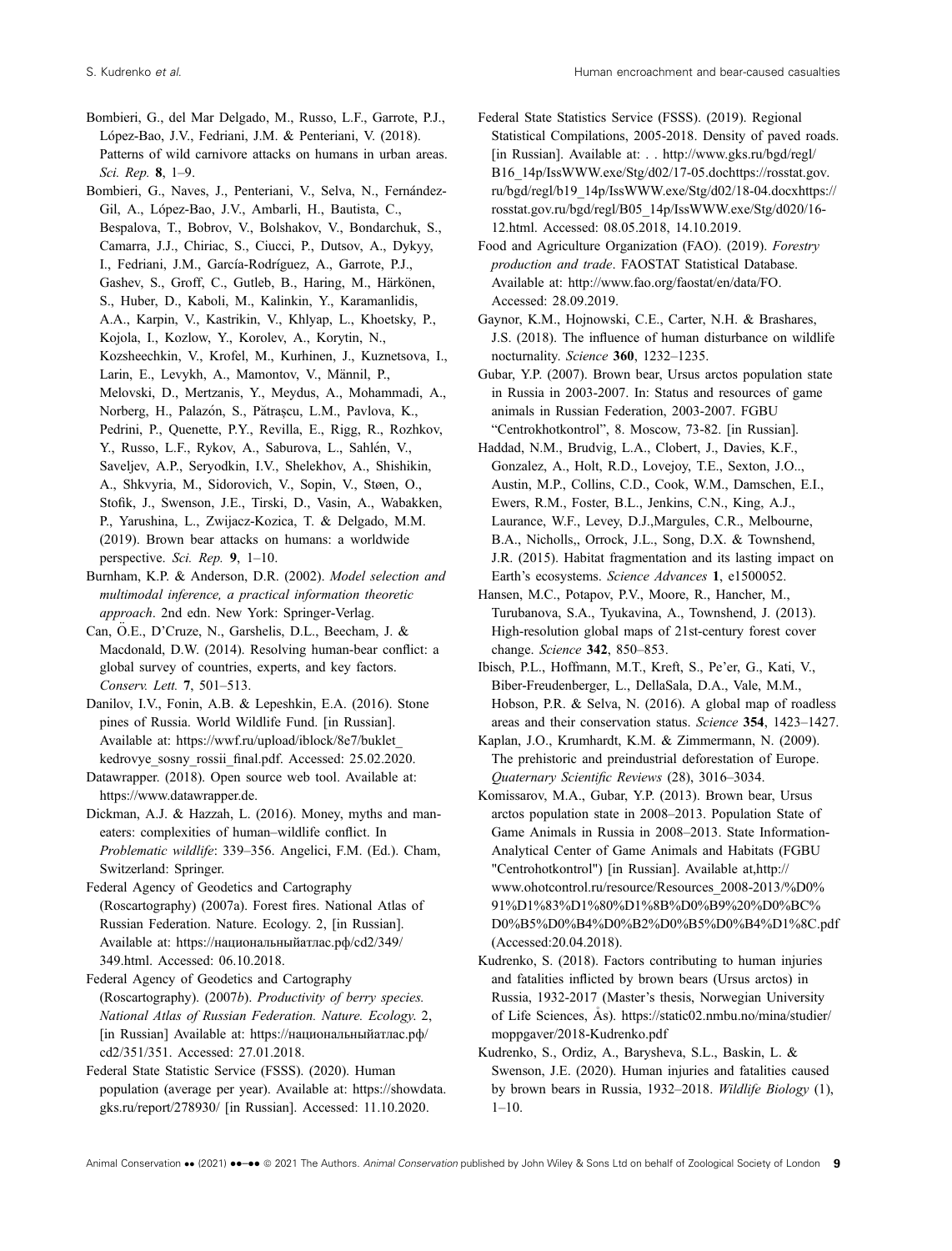Lamb, C.T., Ford, A.T., McLellan, B.N., Proctor, M.F., Mowat, G., Ciarniello, L., Nielsen, S.E. & Boutin, S. (2020). The ecology of human–carnivore coexistence. Proc. Natl Acad. Sci. 117, 17876–17883.

Lennox, R.J., Gallagher, A.J., Ritchie, E.G. & Cooke, S.J. (2018). Evaluating the efficacy of predator removal in a conflict-prone world. Biol. Cons. 224, 277–289.

Malyshev, L.L. (2008). Pinus sibirica. In Interactive Agricultural Ecological Atlas of Russia and Neighboring Countries. Economic plants and their diseases, pests and weeds. Afonin, N.L., Greene, S.L., Dzyubenko, N.I. & Frolov, A.N. (Eds.). Available at: [http://www.agroatlas.ru/en/content/related/Pinus\\_](http://www.agroatlas.ru/en/content/related/Pinus_sibirica/index.html) [sibirica/index.html.](http://www.agroatlas.ru/en/content/related/Pinus_sibirica/index.html) Accessed: 27.11.2019.

Mattson, D.J., Blanchard, B.M. & Knight, R.R. (1992). Yellowstone grizzly bear mortality, human habituation, and whitebark pine seed crops. J. Wildl. Manag. 56, 432–442.

Matveev, V.A. Population numbers of brown bears in Russian Federation (thousands of animals), 2012-2018. 2018. Ministry of Natural Resources and Environment of the Russian Federation. Available at: [http://fedstat.ru/indicator/](http://fedstat.ru/indicator/4216) [4216](http://fedstat.ru/indicator/4216) [in Russian]. Accessed: 27.09.2019.

McLellan, B.N., Proctor, M.F., Huber, D. & Michel, S. (2017). Ursus arctos (amended version of 2017 assessment). The IUCN Red List of Threatened Species 2017: e.T41688A121229971. Available at: [https://doi.org/10.2305/](https://doi.org/10.2305/IUCN.UK.2017-3.RLTS.T41688A121229971.en) [IUCN.UK.2017-3.RLTS.T41688A121229971.en](https://doi.org/10.2305/IUCN.UK.2017-3.RLTS.T41688A121229971.en)

Morales-Gonzalez, A., Ruiz-Villar, H., Ordiz, A. & Penteriani, V. (2020). Large carnivores living alongside humans: brown bears in human-modified landscapes. Global Ecology and Conservation 22, e00937.

Morrison, J.C., Sechrest, W., Dinerstein, E., Wilcove, D.S. & Lamoreux, J.F. (2007). Persistence of large mammal faunas as indicators of global human impacts. J. Mammal. 88, 1363–1380.

Mukeka, J.M., Ogutu, J.O., Kanga, E. & Røskaft, E. (2019). Human-wildlife conflicts and their correlates in Narok County, Kenya. Global Ecology and Conservation 18, e00620.

Ordiz, A., Kindberg, J., Sæbø, S., Swenson, J.E. & Støen, O.G. (2014). Brown bear circadian behavior reveals human environmental encroachment. Biol. Cons. 173, 1–9.

Ordiz, A., Støen, O.G., Sæbø, S., Sahlén, V., Pedersen, B.E., Kindberg, J. & Swenson, J.E. (2013). Lasting behavioural responses of brown bears to experimental encounters with humans. J. Appl. Ecol. 50, 306–314.

Penteriani, V., Delgado, M.D.M., Krofel, M., Jerina, K., Ordiz, A., Dalerum, F., Bombieri, G. (2018). Evolutionary and ecological traps for brown bears Ursus arctos in humanmodified landscapes. Mammal Rev. 48, 180–193.

Penteriani, V., Delgado, M.D.M., Pinchera, F., Naves, J., Fernández-Gil, A., Kojola, I., Härkönen, S., Norberg, H., Frank, J., Fedriani, J.M., Sahlen, V., Støen, O.-G., Swenson, J.E., Wabakken, P., Pellegrini, M., Herrero, S. & López-Bao, J.V. (2016). Human behaviour can trigger large carnivore attacks in developed countries. Sci. Rep. 6, 1–8.

Penteriani, V., Zarzo-Arias, A., Novo-Fernández, A., Bombieri, G. & López-Sánchez, C.A. (2019). Responses of an endangered brown bear population to climate change based on predictable food resource and shelter alterations. Glob. Change Biol. 25, 1133–1151.

QGIS Development Team (2019). QGIS Geographic Information System. Open Source Geospatial Foundation. Available at: [https://qgis.org/https://qgis.org/.](https://qgis.org/https://qgis.org/)

R Core Team. (2019). R: A language and environment for statistical computing. R Foundation for Statistical Computing, Vienna, Austria. Available at: [https://www.R](https://www.R-project.org/)[project.org/.](https://www.R-project.org/) Accessed: 15.10.2019.

Ripple, W.J., Estes, J.A., Beschta, R.L., Wilmers, C.C., Ritchie, E.G., Hebblewhite, M., Berger, J., Elmhagen, B., Letnic, M., Nelson, M.P., Schmitz, O.J., Smith, D.W., Wallach, A.D. & Wirsing, A.J. (2014). Status and ecological effects of the world's largest carnivores. Science 343, 1241484.

Ritchie, E.G., Elmhagen, B., Glen, A.S., Letnic, M., Ludwig, G. & McDonald, R.A. (2012). Ecosystem restoration with teeth: what role for predators? Trends Ecol. Evol 27, 265– 271.

Shirane, Y., Jimbo, M., Yamanaka, M., Nakanishi, M., Mori, F., Ishinazaka, T., Sashika, M., Tsubota, T. & Shimozuru, M. (2021). Dining from the coast to the summit: Salmon and pine nuts determine the summer body condition of female brown bears on the Shiretoko Peninsula. Ecol. Evol. 11, 5204–5219.

Smith, T.S. & Herrero, S. (2018). Human–bear conflict in Alaska: 1880–2015. Wildl. Soc. Bull. (42), 254– 263.

Smith, T.S., Herrero, S., Debruyn, T.D. & Wilder, J.M. (2008). Efficacy of bear deterrent spray in Alaska. J. Wildl. Manag. 72, 640–645.

Støen, O.-G., Ordiz, A., Sahlén, V., Arnemo, J.M., Sæbø, S., Mattsing, G., Kristofferson, M., Brunberg, S., Kindberg, J. & Swenson, J.E. (2018). Brown bear (Ursus arctos) attacks resulting in human casualties in Scandinavia 1977–2016; management implications and recommendations. PLoS One 13, e0196876.

Treves, A. & Karanth, K.U. (2003). Human-carnivore conflict and perspectives on carnivore management worldwide. Conserv. Biol. 17, 1491–1499.

Unified Interdepartmental Information and Statistical System (EMISS). (2018a). Forest cover (1,000 ha), 2009-2017. [in Russian]. Available at: [https://fedstat.ru/indicator/38196.](https://fedstat.ru/indicator/38196) Accessed: 04.10.2018.

Unified Interdepartmental Information and Statistical System (EMISS). (2018b). Percentage of forest fires directly caused by human activity, 2013-2016. [in Russian]. Available at: <https://fedstat.ru/indicator/43456>. Accessed: 04.10.2018.

Unified Interdepartmental Information and Statistical System (EMISS). (2018c). Percentage of forested areas, 2009-2017. [in Russian]. Available at: [https://fedstat.ru/indicator/38193.](https://fedstat.ru/indicator/38193) Accessed: 04.10.2018.

10 Animal Conservation •• (2021) ••-•• © 2021 The Authors. Animal Conservation published by John Wiley & Sons Ltd on behalf of Zoological Society of London